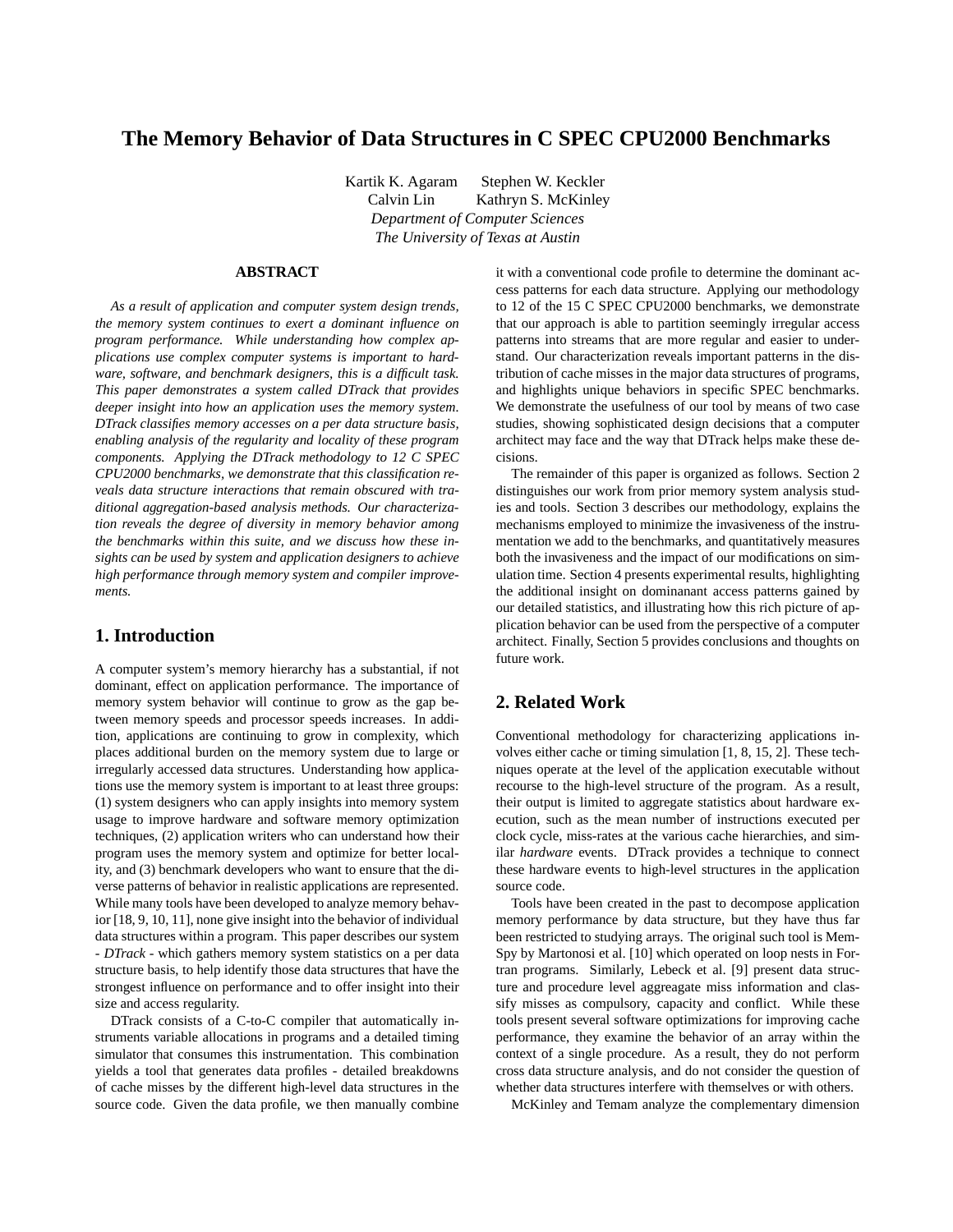

Figure 1: DTrack, a tool for observing data structures in programs

of inter-nest and intra-nest loop locality [11], but again consider only arrays and aggregate information between loop nests. Finally, the Cache Visualization Tool [18] demonstrates the timevarying behavior of arrays as they march through the cache. This level of detail supports analyzing a single loop nest at a time, whereas we analyze data structure phase behavior across much longer periods. Seidl and Zorn [14] use a technique similar to ours to partition the heap into segments based on object lifetimes, without performing the more fine-grained analysis to separate the behavior of objects by data structure that we do. Finally, Chilimbi et al. [3, 13] analyze compressed program traces, decompose them into *hot data streams*, and use these hot data streams to drive layout and prefetching optimizations. This approach of searching for access patterns across the different data structures in a program is complementary to ours, which attempts to decompose application access patterns by data structure. We believe our approach is more effective at providing intuitions about application behavior that are useful to humans in different roles.

### **3. Methodology**

This section describes our methodology for performing detailed analyses of applications from a memory system perspective. We describe techniques to map addresses to data structures while minimizing the degree to which we perturb underlying application behavior. We also describe the machine configuration we simulate in our characterization, the simulation intervals we choose, and the aggregate statistics for our benchmarks that can be gleaned from conventional tools.

#### **3.1. Mapping addresses to data structures**

DTrack maps addresses to data structures by automatically inserting instrumentation in the application to communicate the address range corresponding to each variable to the simulator. The challenge here is to keep the overhead due to the instrumentation low and to minimize the perturbance to the application. Figure 1 shows a schematic of our tool. First, we automatically instrument benchmark sources using an extension to the C-Breeze [6] C-to-C compiler. We then simulate them on a modified version of the sim-alpha [5] timing simulator that simulates the configuration shown in Figure 2, including a rambus memory model. For each variable in the program, the compiler-generated instrumentation stores the variable's name and address at a designated location in memory and interrupts the simulator by means of a special opcode

| Feature                       | Size/Value                         |  |  |  |
|-------------------------------|------------------------------------|--|--|--|
| Data caches                   |                                    |  |  |  |
| DL1 cache                     | 64 KB, blocksize 64 bytes, 2-way,  |  |  |  |
|                               | 3 cycles                           |  |  |  |
| L <sub>2</sub> cache          | 512 KB, blocksize 64 bytes,        |  |  |  |
|                               | direct-mapped, 12 cycles           |  |  |  |
| <b>TLBs</b>                   | 128 entries                        |  |  |  |
| Main memory                   |                                    |  |  |  |
| Peak bandwidth                | $1.6$ Gbytes/s                     |  |  |  |
| Rambus geometry               | 64 banks $* 512$ rows $* 2KB$ /row |  |  |  |
| Access latency (cycles)       | $32$ PRER + 24 ACT + 48 RD/WR      |  |  |  |
|                               | $+$ queuing                        |  |  |  |
| <b>Out-of-order Processor</b> |                                    |  |  |  |
| Pipeline width                | 4                                  |  |  |  |
| Int ALUs, multipliers         | 4,4                                |  |  |  |
| FP ALUs, multipliers          | 1,1                                |  |  |  |
| Branch predictor              | Tournament, 1 KB x 1 KB local,     |  |  |  |
|                               | 4 KB global, 4 KB choice           |  |  |  |

Figure 2: Details of the simulated Alpha 21264-like processor and memory hierarchy

("mop" in Figure 1). On executing this instruction at runtime, the simulator imports the information from this designated location in simulated memory. Since the simulator knows the extent of each variable in the application at any time, it maps the address of each cache access to a specific variable. Classifying and assigning each load and store to a specific variable slows the simulator down by 60% on average and 100% in the worst case.

We track both heap allocations and deallocations because the same raw address could be allocated to different data structures at different times in a program's execution. Since we classify heap allocations according to their static location in the source code, we cannot distinguish between instances of a data structure, such as two linked lists whose nodes are allocated at the same line in the source. This issue is not a concern in studying the C SPEC CPU2000 benchmarks because the major data structures do not have multiple instances. Other languages and benchmarks may require more elaborate heuristics. Global variables are handled differently. Rather than communicate them individually to the simulator by the above method, the instrumentation writes the names and extents of all global variables to a designated file on program initialization. Though the set of file writes is expensive,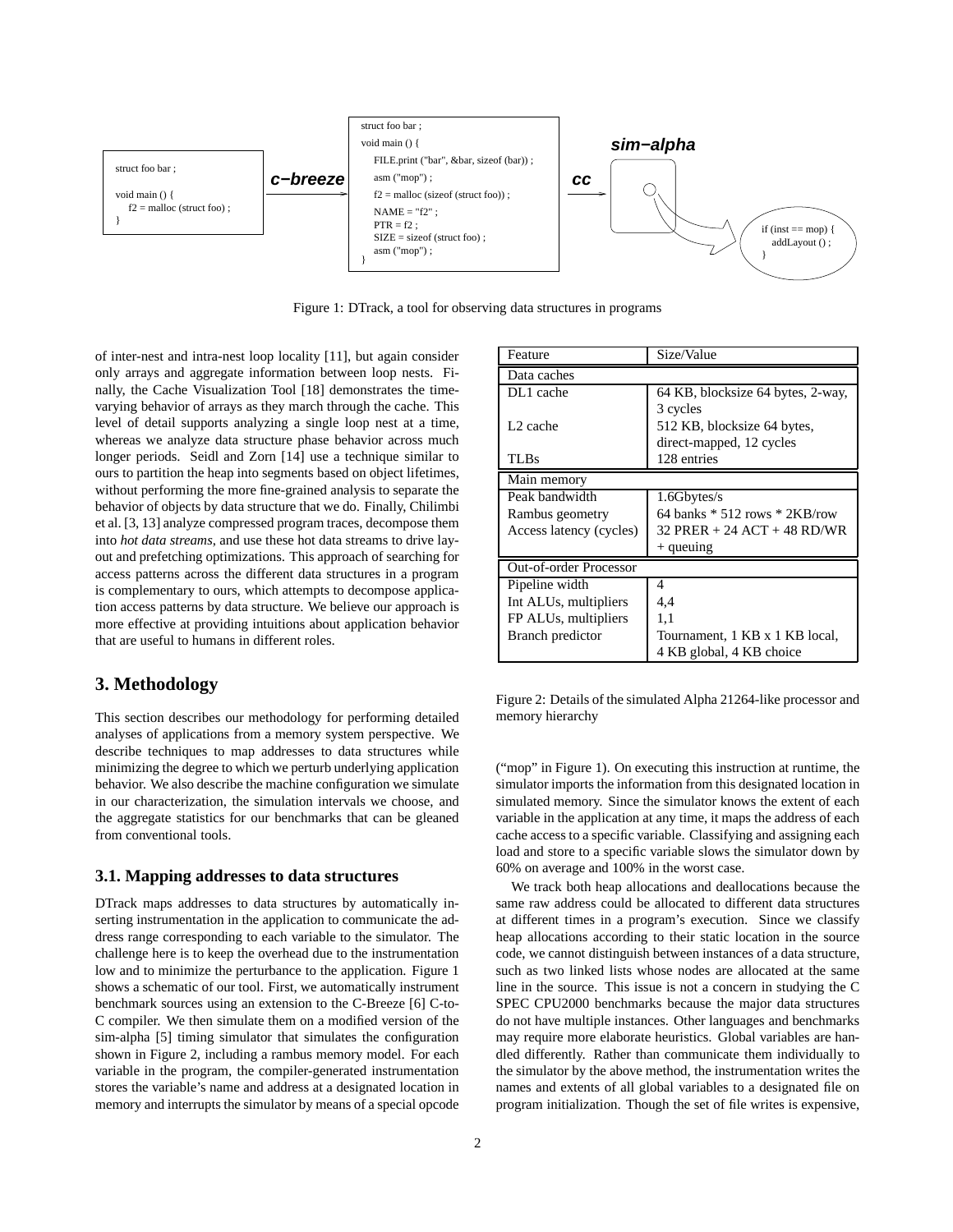| Benchmark              | <b>IPC</b> | DL1       | L2        |
|------------------------|------------|-----------|-----------|
|                        |            | Miss-rate | Miss-rate |
| $\overline{16}4$ .gzip | 1.39       | 2.3       | 3.9       |
| 175.vpr                | 0.67       | 3.0       | 35.3      |
| $176$ .gcc             | 1.15       | 3.2       | 10.4      |
| 177.mesa               | 1.06       | 0.9       | 23.4      |
| 179.art                | 0.23       | 14.8      | 74.9      |
| 181.mcf                | 0.14       | 24.1      | 60.5      |
| 183.equake             | 0.58       | 14.1      | 29.4      |
| 186.crafty             | 1.21       | 1.3       | 4.3       |
| 188.ammp               | 0.57       | 10.0      | 45.0      |
| 197.parser             | 0.97       | 3.6       | 21.5      |
| 256.bzip2              | 1.16       | 2.1       | 32.6      |
| 300.twolf              | 0.51       | 9.5       | 26.9      |

Table 1: The benchmarks we use and their aggregate memory hierarchy behavior

it is a one-time startup cost. Finally, stack variables are not instrumented because the high frequency of scope changes would raise the instrumentation overhead too much. Instead, we treat the stack as a single data structure and coalesce all accesses to it by a simple range test. Our results will show that misses to the stack are generally negligible. In combination these techniques to instrument the global segment, heap and stack limit the perturbance due to our instrumentation to less than 0.6% of the instruction count across all benchmarks except for 164.gzip, where the instrumentation is 3.7% of the total instruction count because of frequent heap allocations in the inner loops.

#### **3.2. Benchmarks, inputs and simulation intervals**

This paper presents a characterization of 12 of the 15 C benchmarks in the SPEC CPU2000 benchmark suite. Table 1 lists some aggregate properties of the benchmarks we study, including average instructions per cycle (IPC) and miss-rates at the level-1 data (DL1) and level-2 (L2) caches. Our benchmarks range from regular ones such as 179.art to highly irregular ones such as 300.twolf, from compute-bound (164.gzip) to memory-bound (181.mcf). We are unable to study the remaining 3 C benchmarks in the SPEC CPU2000 suite due to methodological difficulties; 253.perlbmk no longer builds on our Alpha platform with the latest version of libc, and 254.gap and 255.vortex run incorrectly on our native Alpha platform because of unaligned addresses generated by their custom memory-managers. While these unaligned addresses could be fixed by modifying the benchmark sources, we estimate that adding the necessary padding could significantly perturb benchmark behavior.

For each of our benchmarks we simulate a run using the designated ref input set. We demarcate the end of initialization by a special opcode using the techniques outlined previously in this section, and perform fast functional simulation until we reach this opcode. Thereafter we perform detailed timing simulation for 500 million instructions. Prior results over the entire simulated execution of 9 of our 12 benchmarks confirm that these simulated intervals are representative, with one exception: 181.mcf contains 2 separate phases that alternately stress the nodes and arcs data structures. We simulate only one of them due to lack of simulation time. As a result, while our results correctly reflect the major data structures in 181.mcf, they tend to under-estimate the importance of arcs.

# **4. Results**

This section presents a detailed characterization of the above SPEC benchmarks using DTrack. We begin by studying basic data profiles generated by DTrack, and then explore two ways that this new capability to visualize the behavior of different data structures can be used to help answer sophisticated architectural questions.

### **4.1. Data profiles and distributions**

DTrack generates data profiles. Figure 3 breaks down the aggregate memory behavior of our applications – accesses and missrates at the DL1 and L2 – by the three data structures that cause the most DL1 misses (DS1, DS2, DS3), the stack, and everything else. Figure 3.a shows that the breakdown of accesses to the DL1 (and therefore the rest of the memory hierarchy) varies greatly across our applications. While 179.art and 181.mcf have skewed distributions, with 80% of all accesses coming from 2 data structures, 176.gcc and 186.crafty have extremely balanced distributions; no data structure contributes more than 2% of accesses. Other applications lie between these extremes.

While accesses are often spread out, Figure 3.b shows that misses tend to cluster. The top 5 data structures usually contribute more than 90% of all DL1 misses. The exceptions are 176.gcc, 186.crafty, and 197.parser with a long tail of minor data structures that respectively end up accounting for 84%, 67% and 78% of all cache misses. Among the other applications, the major data structures end up partitioning cache misses among themselves in a variety of ways; the top data structure can contribute anywhere between 20 and 80% of total cache misses.

Comparing Figures 3.a and 3.b, we see that cache misses and accesses are poorly correlated. A few applications such as 179.art and 181.mcf reveal a simple underlying organization with only a few data structures, and misses tracking the distribution of accesses. However, the majority of applications show a well-understood pattern where a data structure receives more accesses than another, yet accounts for fewer misses. In particular, the stack accounts for a significant fraction of accesses without ever presenting a significant problem to the DL1. The sole exception is 186.crafty where the stack collectively contributes more misses than any single global data structure. As we have seen, however, 186.crafty has a very balanced distribution, and the stack still accounts for only 11% of DL1 misses.

#### **4.2. Access pattern variety**

So far we have looked at differences in miss distribution across the major data structures in the different SPEC benchmarks while hiding details about the individual data structures behind the anonymous names DS1, DS2 and DS3. Table 2 now summarizes the high-level details of these data structures. For each benchmark, we show the name of these data structures as used in the source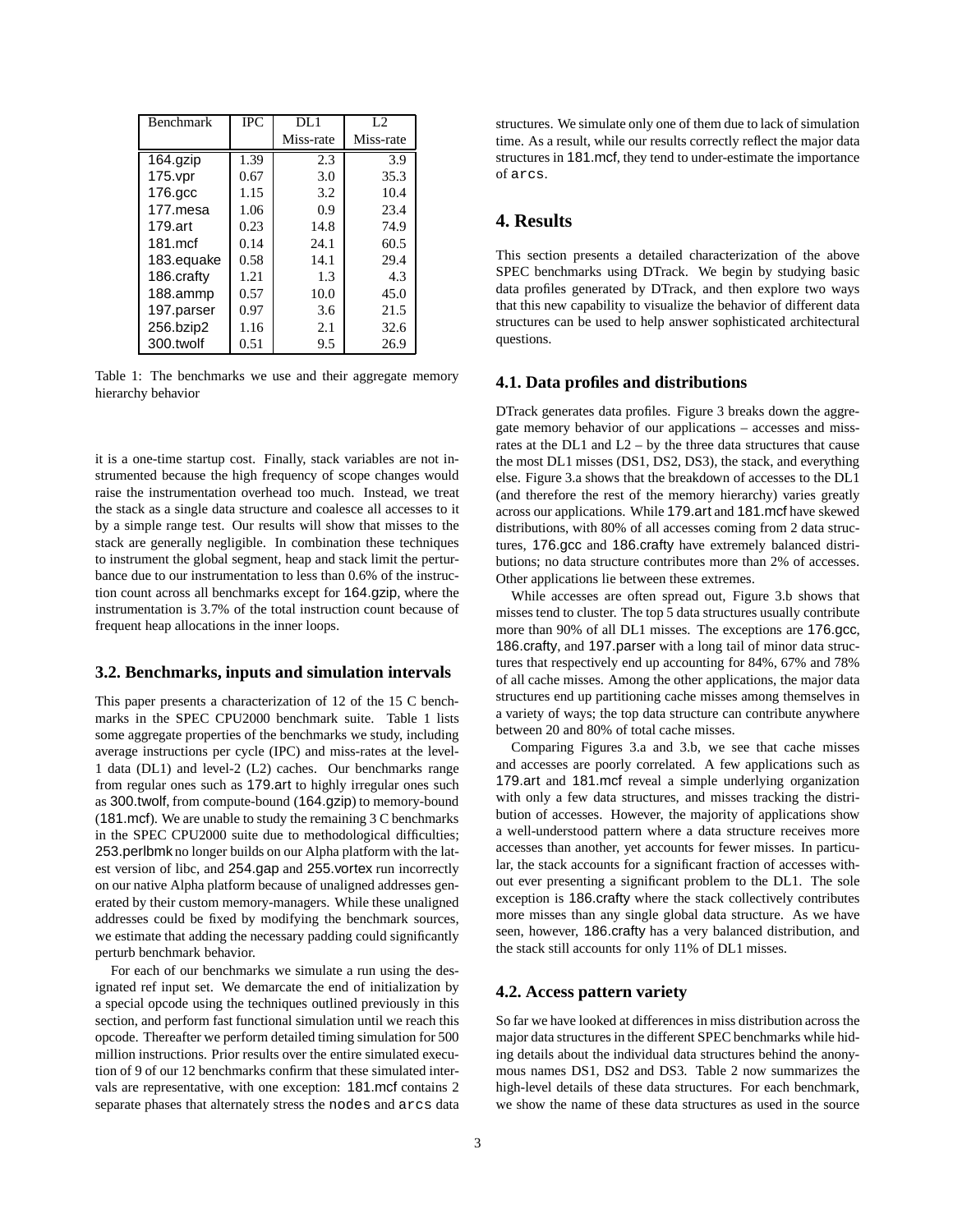

Figure 3: Decomposition of DL1 and L2 behavior by data structure. Horizontal lines in the miss-rate graphs indicate the aggregate miss rate for each benchmark across all data structures. L2 misses show similar trends to DL1 misses.

code, along with a brief summary of the type of the data structure (array or recursive), whether it is predominantly accessed in a *regular* fashion with spatial locality or in an irregular fashion with low spatial locality. Finally, we provide the size of each object in these data structures and their total sizes in the application.

Table 2 shows that the major data structures are predominantly array-based in the applications we study. However, these data structures are often used to emulate complex graphs using either real pointers (181.mcf:nodes, 175.vpr:rr node) or integers that index into other arrays (256.bzip2:quadrant, 300.twolf:rows). The wide variety of uses indicate that data structures are often declared to be arrays solely to simplify memory management.

While the regular applications 179.art and 183.equake have regular access patterns, the others interleave spatial and pointer access in complex ways. This interleaving may happen either because of strided access through an array while dereferencing pointer fields from each element (mcf:nodes, 188.ammp:atoms), or because of strided access that uses the elements of one array to index into another (bzip2:quadrant, 300.twolf:rows) in a form of pointer traversal that current pointer prefetching schemes [12, 4] often cannot detect, or finally because we access the elements of a data structure in irregular order, but each object spans multiple cache blocks that are accessed sequentially (ammp:nodelist, twolf:netptr) due to large object size or irregular object alignment in the cache. Such complex interleavings are a challenge to both spatial and pointerbased prefetch systems.

Having used the basic capabilities of DTrack to characterize our applications, we now explore novel uses of DTrack in asking and answering sophisticated questions on architecture design.

#### **4.3. Case study: Data structure criticality**

Our first case study concerns criticality of memory reference. Several recent studies have showed that not all cache misses are equally important as measured in the amount of latency that they expose to the processor [17]. In this context, does it make sense to simply use miss counts to select the data structures on which to focus our attentions? To answer this question we augment DTrack to detect cycles when no instructions are retired, and assign responsibility for each such *stall cycle* to the data structure referenced by the load or store at the head of the reorder buffer [16]. Our results show that for our applications the data structures that cause the most misses are almost always also the ones responsible for the most stall cycles. There are two exceptions to this trend. The first is in the neural-network simulation of 179.art; the array of top-down weights tds causes only 2.1% of all cache misses, but is responsible for 16.6% of all stall cycles. This data structure is critical because of the following loop that accumulates a subset of its elements:

$$
\begin{array}{l}\nfor (tj=0:tj="" ((tj="winner)\&(Y[tj].y" *="" +="tds[ti][tj]" 0))="" d;\n="" if="" math="" tsum="" {\n="" }\n}\n<="">
$$

This combination of data-dependent branches and computation serialized by tsum causes the infrequent cache misses in this loop to almost invariably stall the pipeline. Our conclusion is strengthened by a study of the source code – the above loop is the only major access pattern not shared with the dual array of bottom-up weights bus. The second data structure that we observe causing a disproportionate number of stalls is the variable search in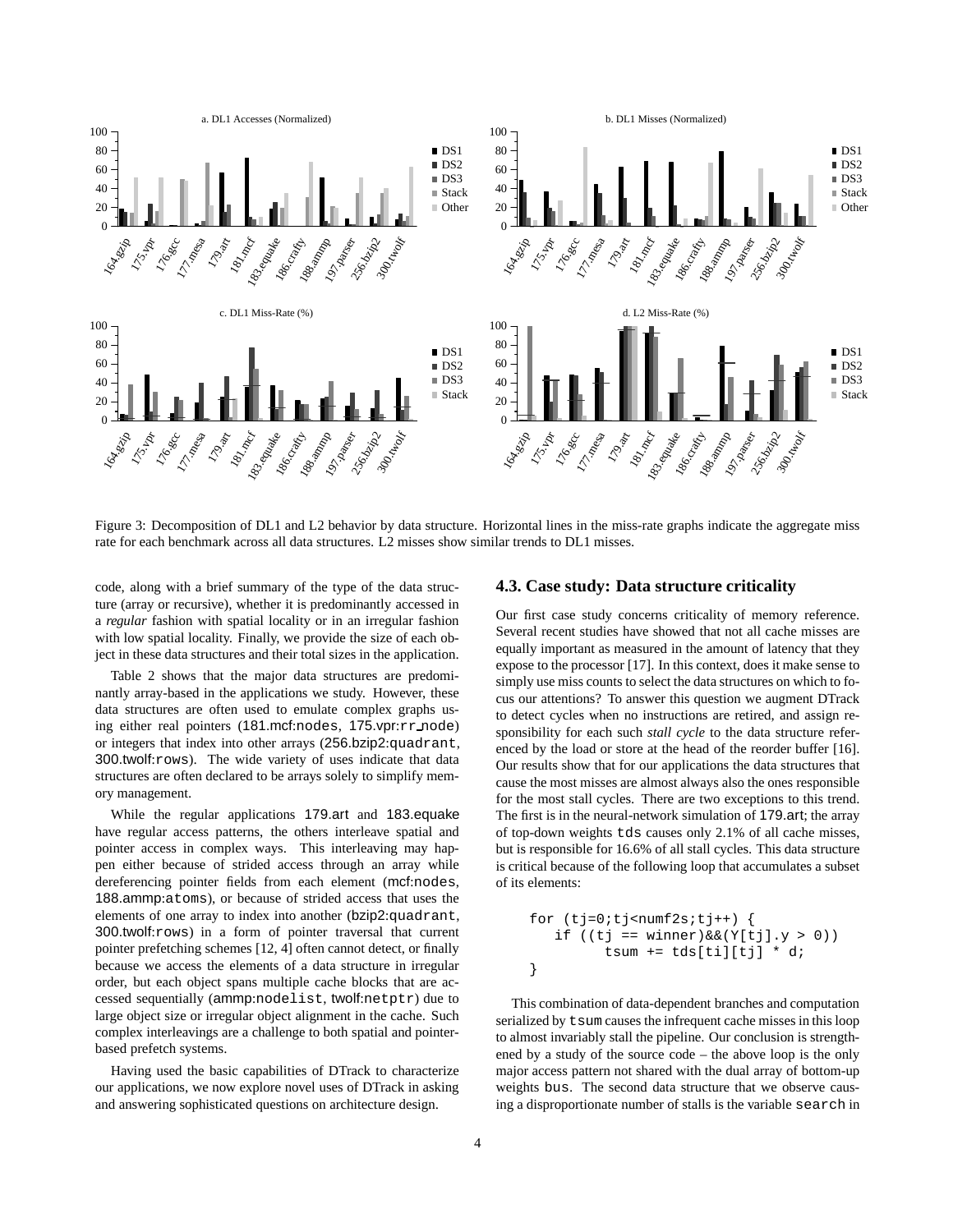| Benchmark  | DS1                                    | DS <sub>2</sub>                        | DS3                                    |
|------------|----------------------------------------|----------------------------------------|----------------------------------------|
| 164.gzip   | window                                 | prev                                   | fd                                     |
|            | $array - regular$                      | $array - regular$                      | $array - regular$                      |
|            | 64 KB in 2-byte objects                | 64 KB in 2-byte objects                | 184320 KB in 1-byte objects            |
| 175.vpr    | rr_node                                | heap                                   | rr_node_route_inf                      |
|            | $array - irregular$                    | $array - irregular$                    | $array - irregular$                    |
|            | 10638 KB in 40-byte objects            | 6717 KB in 24-byte objects             | 2653 KB in 16-byte objects             |
| 176.gcc    | reg_last_sets                          | reg_last_uses                          | qty_const_insn                         |
|            | $array - irregular$                    | $array - irregular$                    | $array - irregular$                    |
|            | 0.5 KB in 8-byte objects               | 0.5 KB in 8-byte objects               | 4 KB in 8-byte objects                 |
| 177.mesa   | Image Buffer                           | Depth Buffer                           | Vertex Buffer                          |
|            | $array - regular$                      | $array - regular$                      | $array - regular$                      |
|            | 2560 KB in 2-byte objects              | 5120 KB in 4-byte objects              | 920 KB in 1 object                     |
| 179.art    | f1 layer                               | bus                                    | tds                                    |
|            | $array - regular$                      | $array - regular$                      | $array - regular$                      |
|            | 625 KB in 64-byte objects              | 859 KB in 8-byte objects               | 859 KB in 8-byte objects               |
| 181.mcf    | nodes                                  | arcs                                   | dummy arcs                             |
|            | array - regular & irregular            | $array - irregular$                    | $array - irregular$                    |
|            | 7071 KB in 120-byte objects            | 188416 KB in 64-byte objects           | 3771 KB in 64-byte objects             |
| 183.equake | K                                      | disp                                   | М                                      |
|            | $3D$ array – regular                   | $3D$ array – regular                   | $2D$ array – regular                   |
|            | 22399 KB in 8-byte objects             | 2828 KB in 8-byte objects              | 943 KB in 8-byte objects               |
| 186.crafty | rook_attacks_rl90                      | last_ones                              | first_ones                             |
|            | $array - irregular$                    | $array - irregular$                    | $array - irregular$                    |
|            | 128 KB in 8-byte objects               | 64 KB in 1-byte objects                | 64 KB in 1-byte objects                |
| 188.ammp   | atoms                                  | nodelist                               | atomlist                               |
|            | pointer – regular & irregular          | $array - regular$                      | $array - regular$                      |
|            | 41322 KB in 2208-byte objects          | 76 KB in 232-byte objects              | 4372 KB in 232-byte objects            |
| 197.parser | Connector                              | Disjunct                               | table                                  |
|            | $various - irregular$                  | $various - irregular$                  | $various - irregular$                  |
|            | variable allocation in 24-byte objects | variable allocation in 40-byte objects | variable allocation in 40-byte objects |
| 255.bzip2  | block                                  | quadrant                               | zptr                                   |
|            | $array - irregular$                    | $array - irregular$                    | $array - irregular$                    |
|            | 900 KB in 1-byte objects               | 1800 KB in 2-byte objects              | 3600 KB in 4-byte objects              |
| 300.twolf  | net_array[]→netptr                     | tmp_rows                               | rows                                   |
|            | pointer - irregular                    | $array - irregular$                    | $array - irregular$                    |
|            | 253 KB in 48-byte objects              | 34 KB in 1-byte objects                | 34 KB in 1-byte objects                |

Table 2: Descriptions of the major data structures in Figure 3. Information on each benchmark for each major data structure: container type, access pattern, container and element size.

the chess-playing benchmark 186.crafty, which is responsible for 10.5% of all stall cycles in spite of causing just 0.2% of all cache misses. This global data structure contains the chess position being currently analyzed, and is used to display the board on screen. With the exception of these two data structures, the correlation between miss count and stall cycle count shows that data-structure criticality is of limited usefulness in the predominantly irregular programs that we study.

A related idealization experiment that provides indirect confirmation of this result explores the effect of selectively providing different data structures perfect single-cycle access to memory. To model this ideal behavior we simulate cache misses to specific data structures in a single cycle, but continue to move data in these structures through the memory hierarchy so as to not give other data structures an unrealistically generous view of cache capacity. We find that selectively eliminating cache misses in even the most important data structure in an application has limited impact on bottomline performance in a majority of our applications. While there are a few exceptions, namely 188.ammp, 183.equake, it usually requires perfect memory for 2-5 major data structures to bring performance close to ideal. This result shows that future architectural and compiler enhancements will often need to optimize multiple data structures in different ways to significantly improve overall performance in memory-bound applications.

### **4.4. Case study: Competition for caches**

Where Figures 3.a and 3.b show the distribution of accesses to the DL1 and L2, Figures 3.c and 3.d show the corresponding missrates at each level of the memory hierarchy. A common pattern in these figures is for a data structure with fewer cache misses to have a higher miss-rate. This pattern occurs as the major data